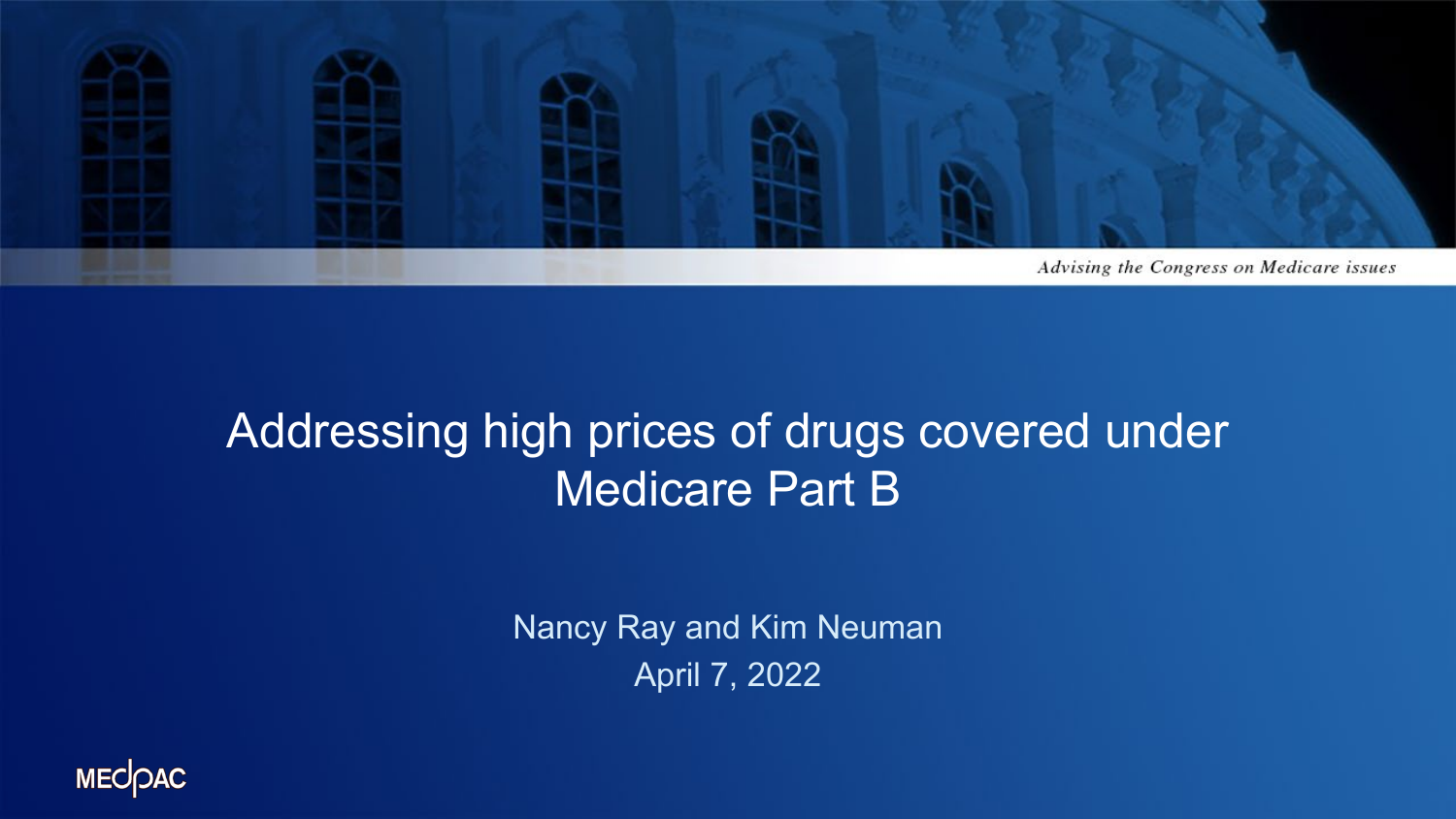#### Today's session

- Concerns about trends in drug pricing and spending
- Potential policy options to address:
	- High launch prices of new first-in-class Part B drugs with limited clinical evidence
	- High and growing prices for Part B drugs with therapeutic alternatives
	- Financial incentives associated with the percentage add-on to Medicare Part B's drug payment rates

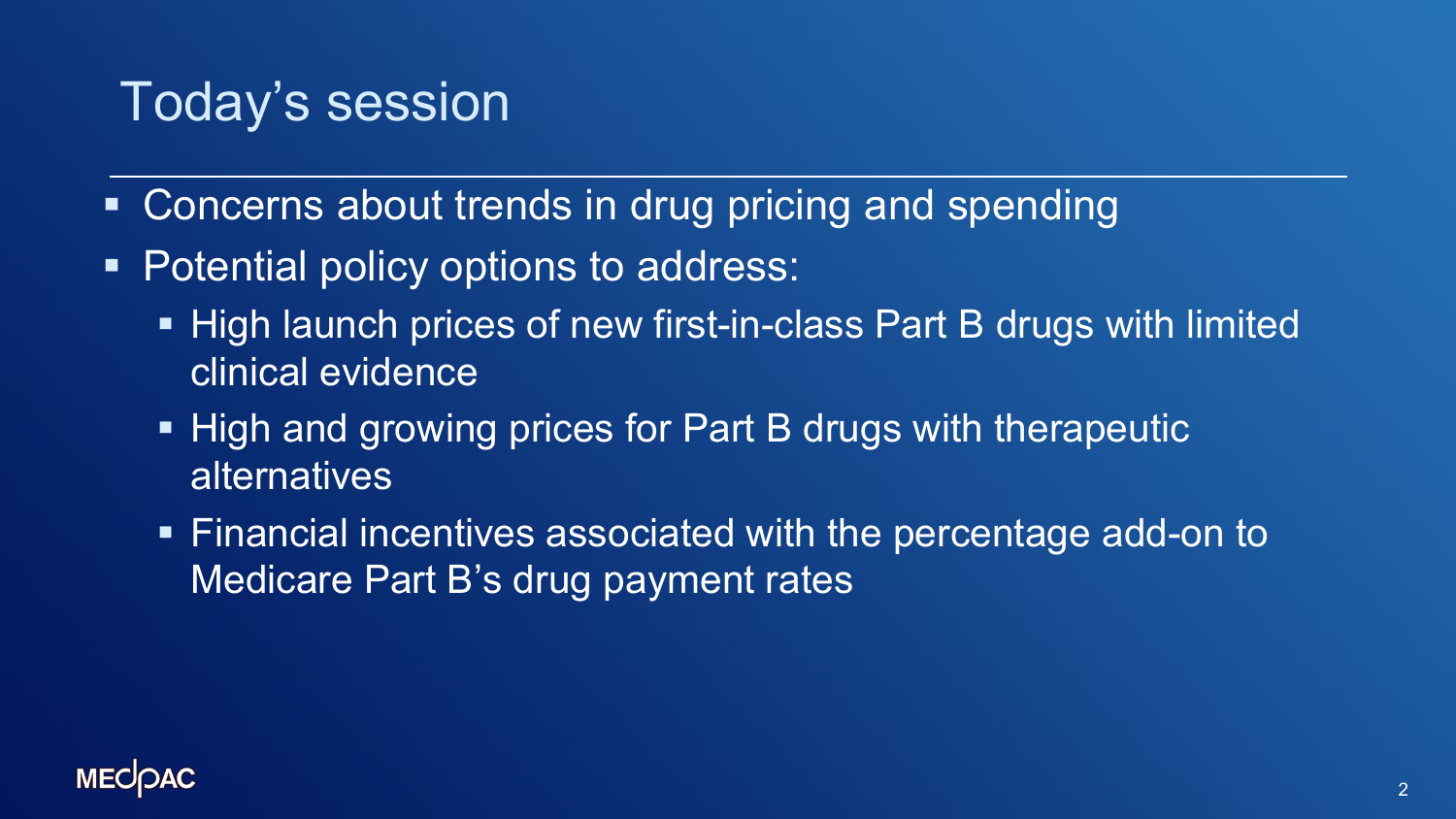# Price increases have been the largest driver of Part B drug spending growth

|                                                                 | <b>Part B</b>                                                                                                                                            |  |  |
|-----------------------------------------------------------------|----------------------------------------------------------------------------------------------------------------------------------------------------------|--|--|
| <b>Spending in 2020:</b>                                        | • \$40.7 billion*                                                                                                                                        |  |  |
| <b>Spending growth:</b>                                         | Nearly 10% annually from 2009-2019<br>• About $4\%$ in 2020                                                                                              |  |  |
| <b>Largest driver of the spending</b><br>growth from 2009-2019: | Higher prices, which reflects increased prices for<br>$\bullet$ .<br>existing products and introduction of new, higher<br>priced products                |  |  |
| <b>Spending is highly concentrated:</b>                         | • 20 products account for 52% of spending<br>Examples of indications of top products: cancer,<br>$\bullet$<br>macular degeneration, rheumatoid arthritis |  |  |

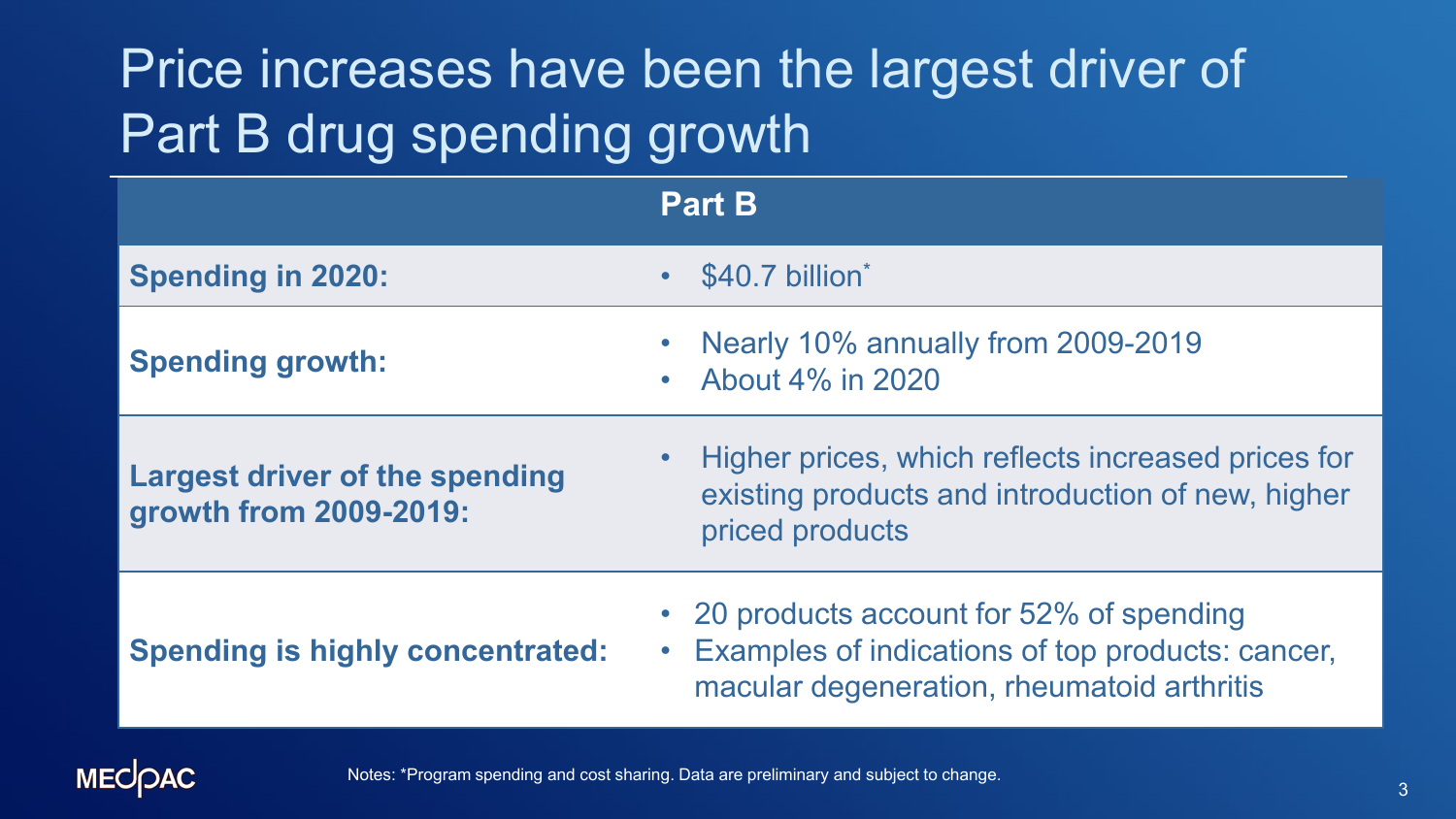## Concerns about high and growing drug prices

- **Estimates suggest that U.S. drug prices are roughly double** the prices in other countries\*
- **Higher prices in the U.S. reflect higher launch prices and more** post-launch price growth
- Some products approved under the FDA's accelerated approval pathway are launching at high prices with limited evidence of their clinical benefit

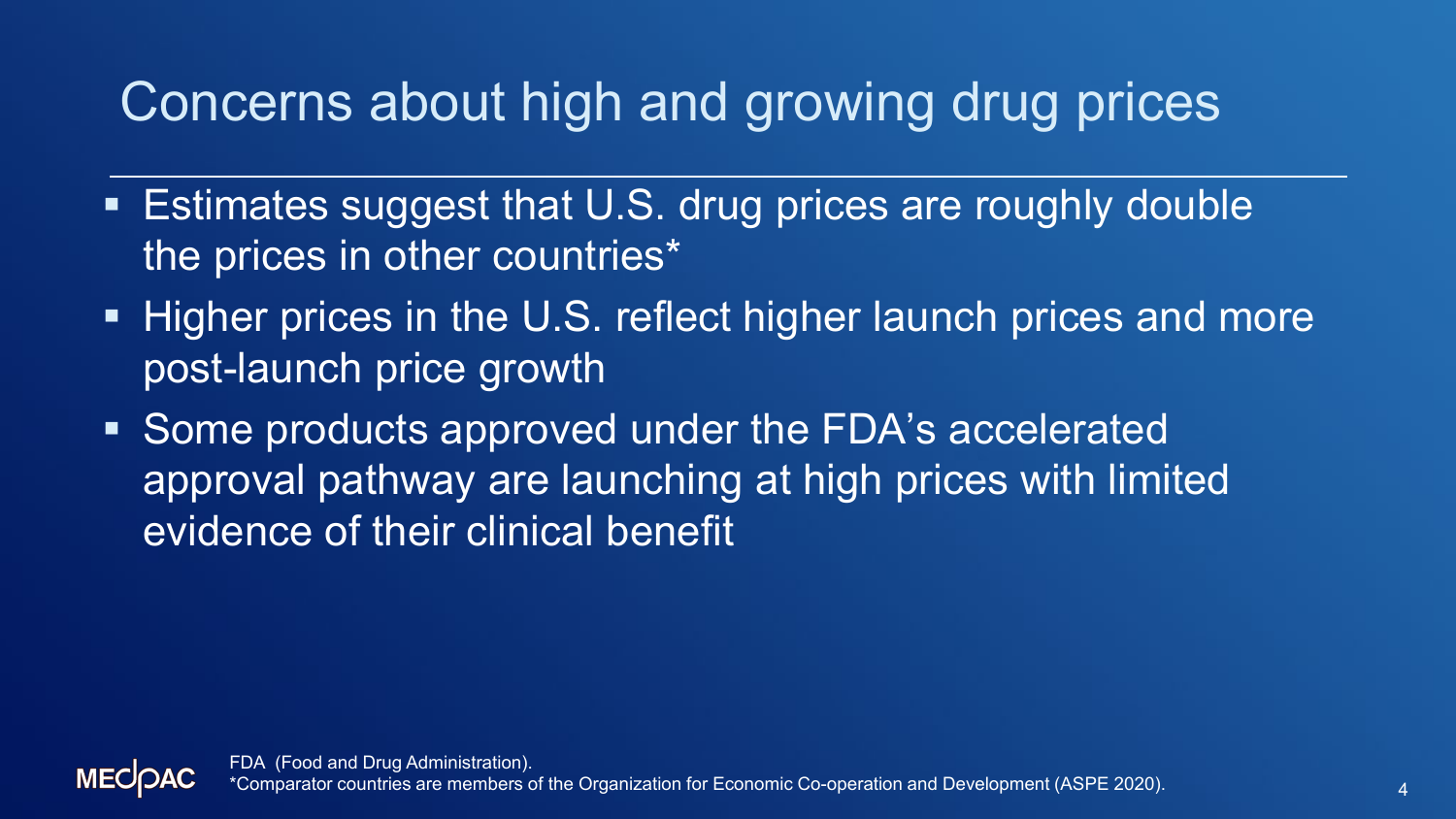# Addressing high drug prices and price growth: Policy objectives for Medicare

- Spur price competition among drugs
- Ensure the program's payment does not exceed a product's comparative clinical benefit
- **Maintain incentives for innovation**
- **IMPROVE financial incentives under the Part B drug** payment system

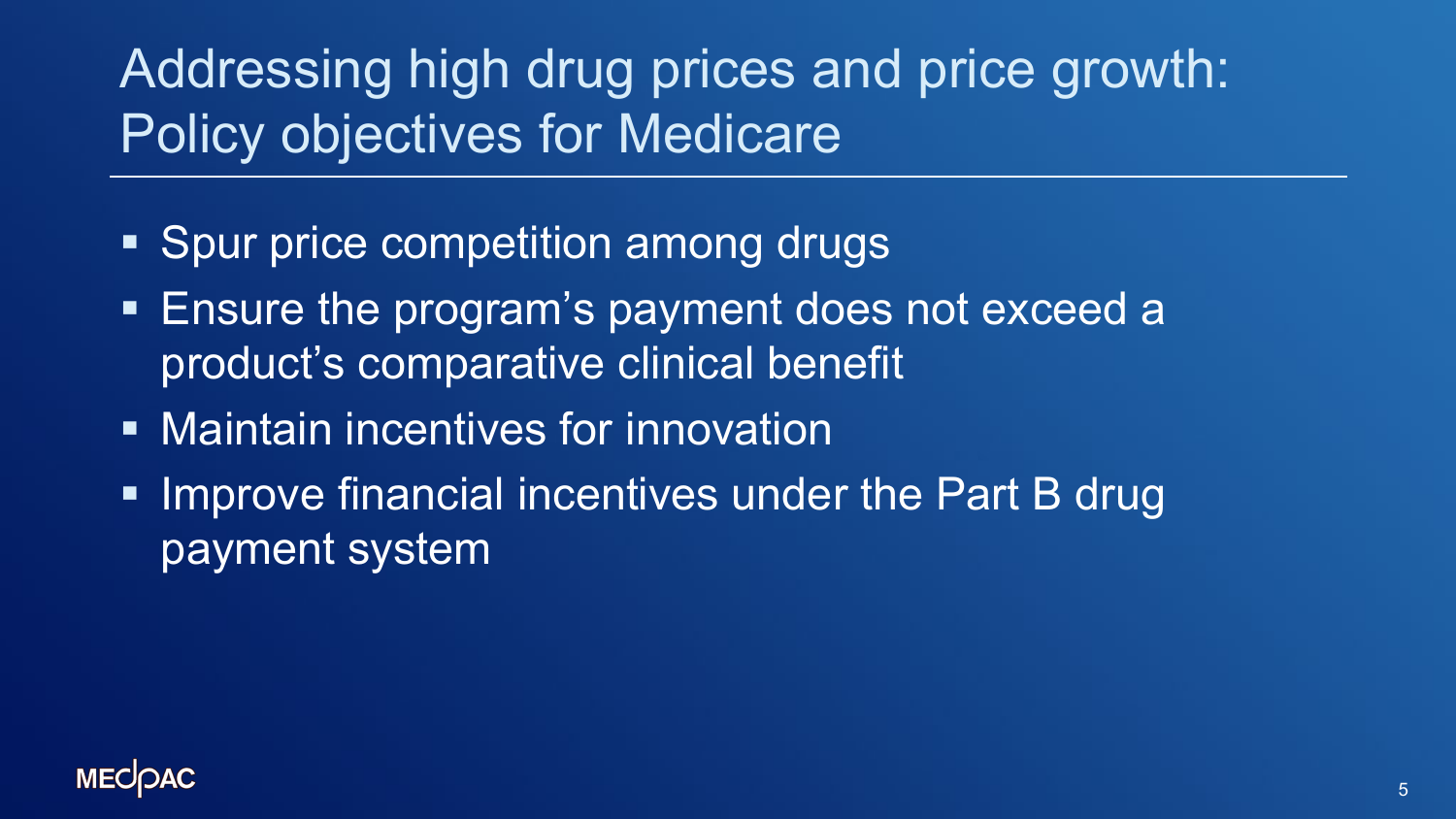# Medicare has few tools to cover and pay for Part B drugs

- **FFS Medicare is required to cover drug indications approved by** the FDA\*
- Most Part B drugs paid based on average sales price (ASP)
- Billing codes affect payment
	- **Own code** 
		- Sole-source drug and originator biologic: 106% of own ASP
		- Biosimilar: 100% of own ASP + 6% originator ASP
	- Consolidated billing code: Brand and generic versions of drug paid based on 106% of volume-weighted average ASP

\*FDA (Food and Drug Administration). For a service to be covered, it must be in a Medicare benefit category, not excluded by the statute, and reasonable and necessary for the treatment of an illness or injury. Medicare is also required to cover off-label use of anti-cancer drugs if supported in the cancer compendia or peer-reviewed literature.

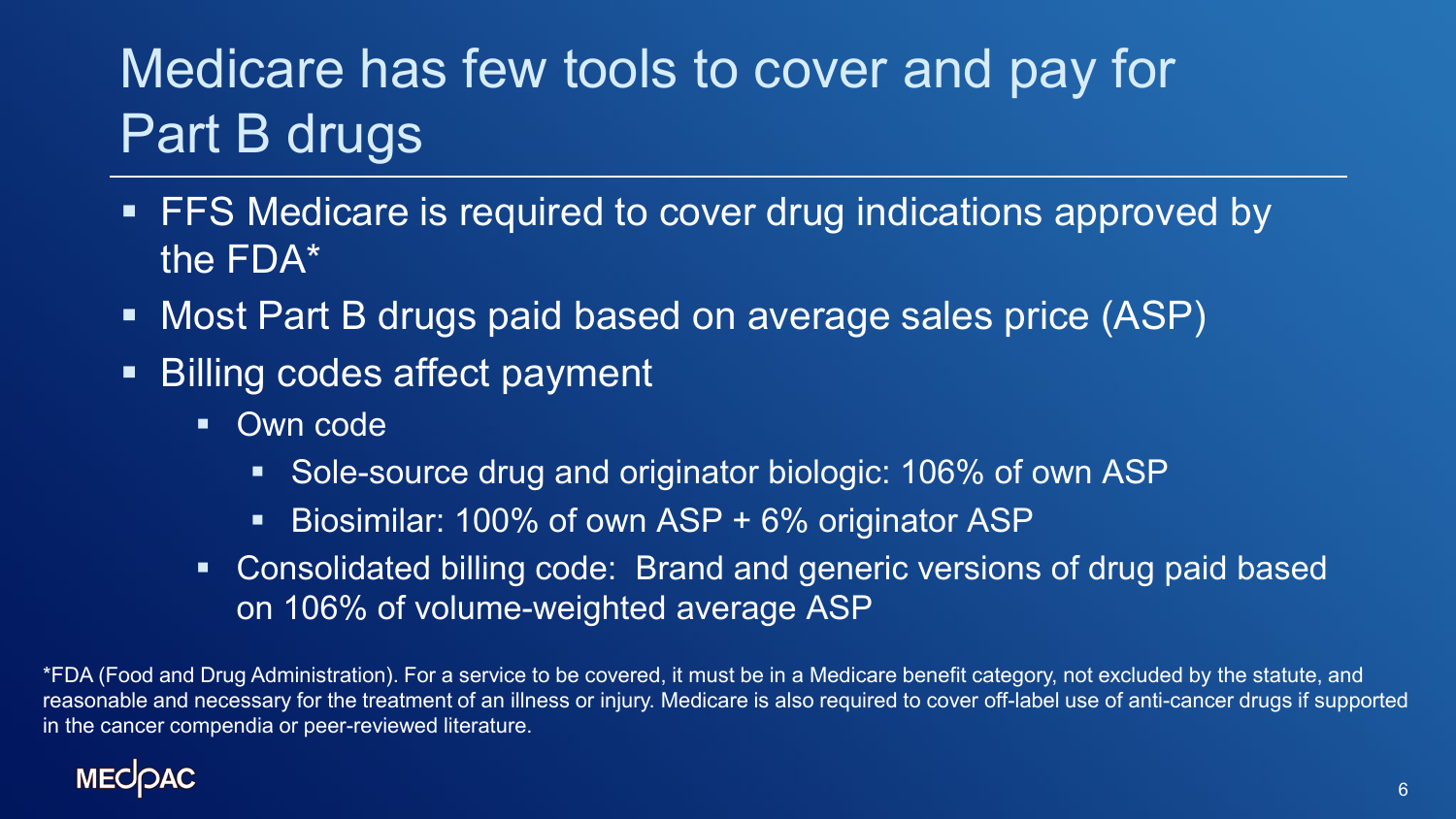#### Potential policy options

- First-in-class Part B drugs with limited clinical evidence
	- Set a cap on payment using evidence on comparative clinical effectiveness and cost effectiveness and apply coverage with evidence development
- **Part B drugs with therapeutic alternatives** 
	- **Apply reference pricing**
- **Nodify ASP add-on payment**

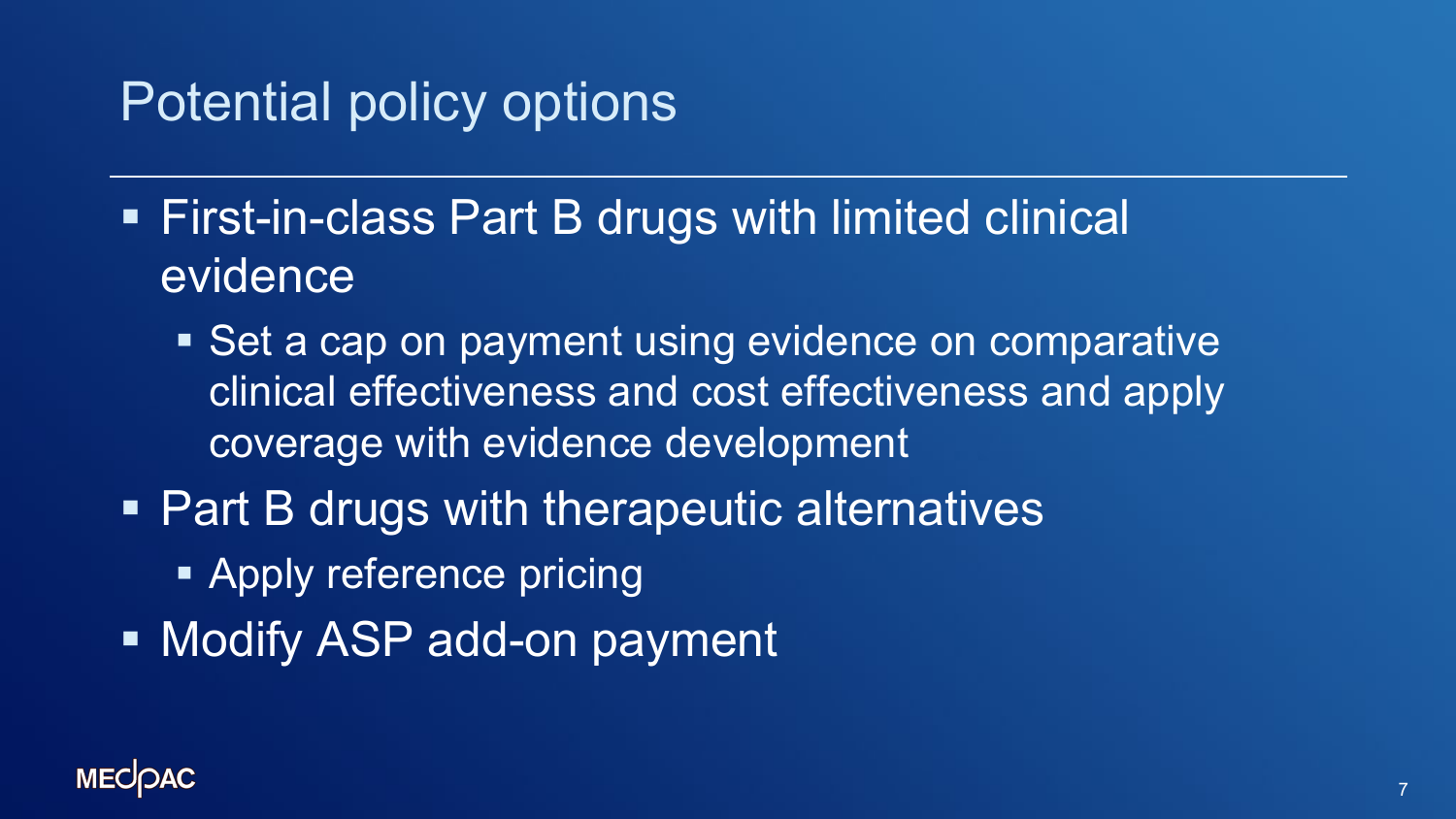## Addressing high launch prices of first-in-class drugs with limited clinical evidence

- A combined approach:
	- apply coverage with evidence development, and
	- **set a cap on payment based on cost-effectiveness analysis**
- Focus on products that the FDA approves based on surrogate or intermediate clinical endpoints, e.g., via its accelerated approval pathway
- Has the potential to improve post-market evidence development and the Part B drug payment

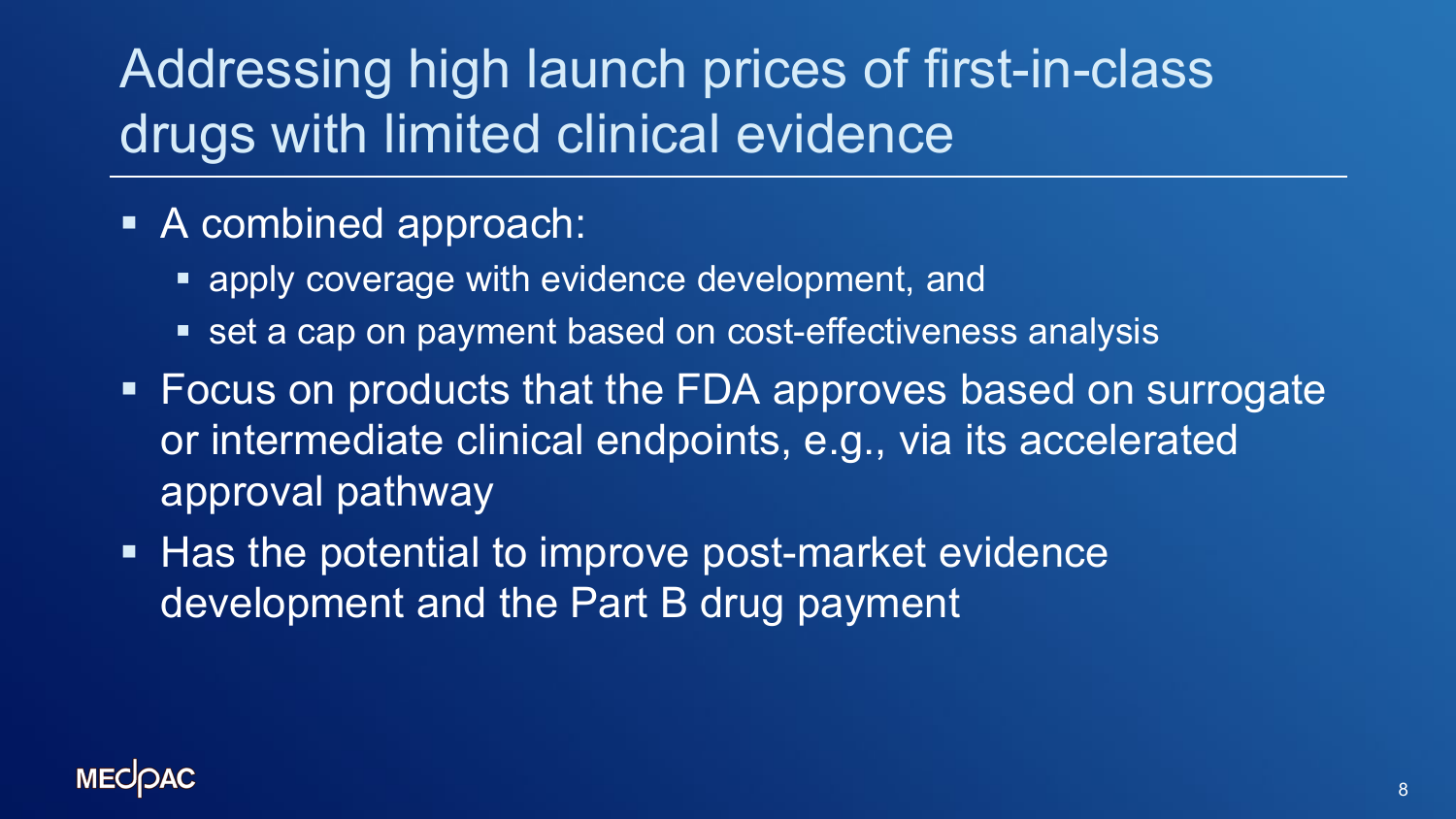# Addressing high launch prices of first-in-class drugs with limited clinical evidence (cont.)

- **Under this approach:** 
	- **Apply coverage with evidence development (CED) to** generate evidence on a new drug's risks, benefits, and impact on quality of life and functional status
	- Use cost-effectiveness analysis (CEA) a comparison of the incremental clinical effectiveness (outcomes) and costs of two or more products, to set a cap on the payment rate

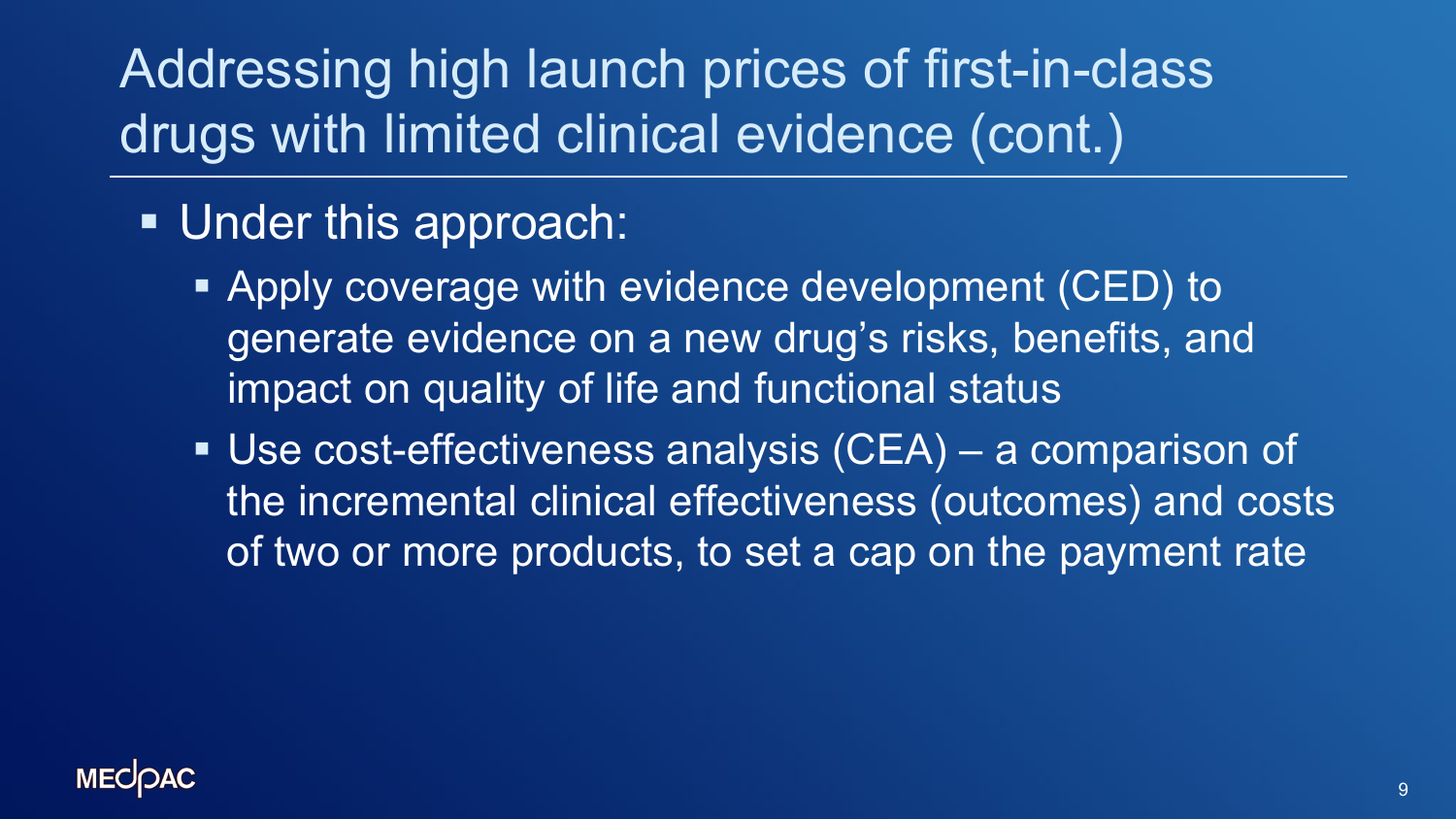Addressing high launch prices of first-in-class drugs with limited clinical evidence (cont.)

- **Need a transparent and predictable process with** opportunities for public comment
- **Process for identifying drugs for this approach**
- Designing coverage with evidence development policies
	- Developing study design, methods, and outcomes
	- Defining timeframe
- **Designing cost-effectiveness analyses** 
	- Measuring costs and outcomes
	- **Defining alternative treatments, perspective, and horizon**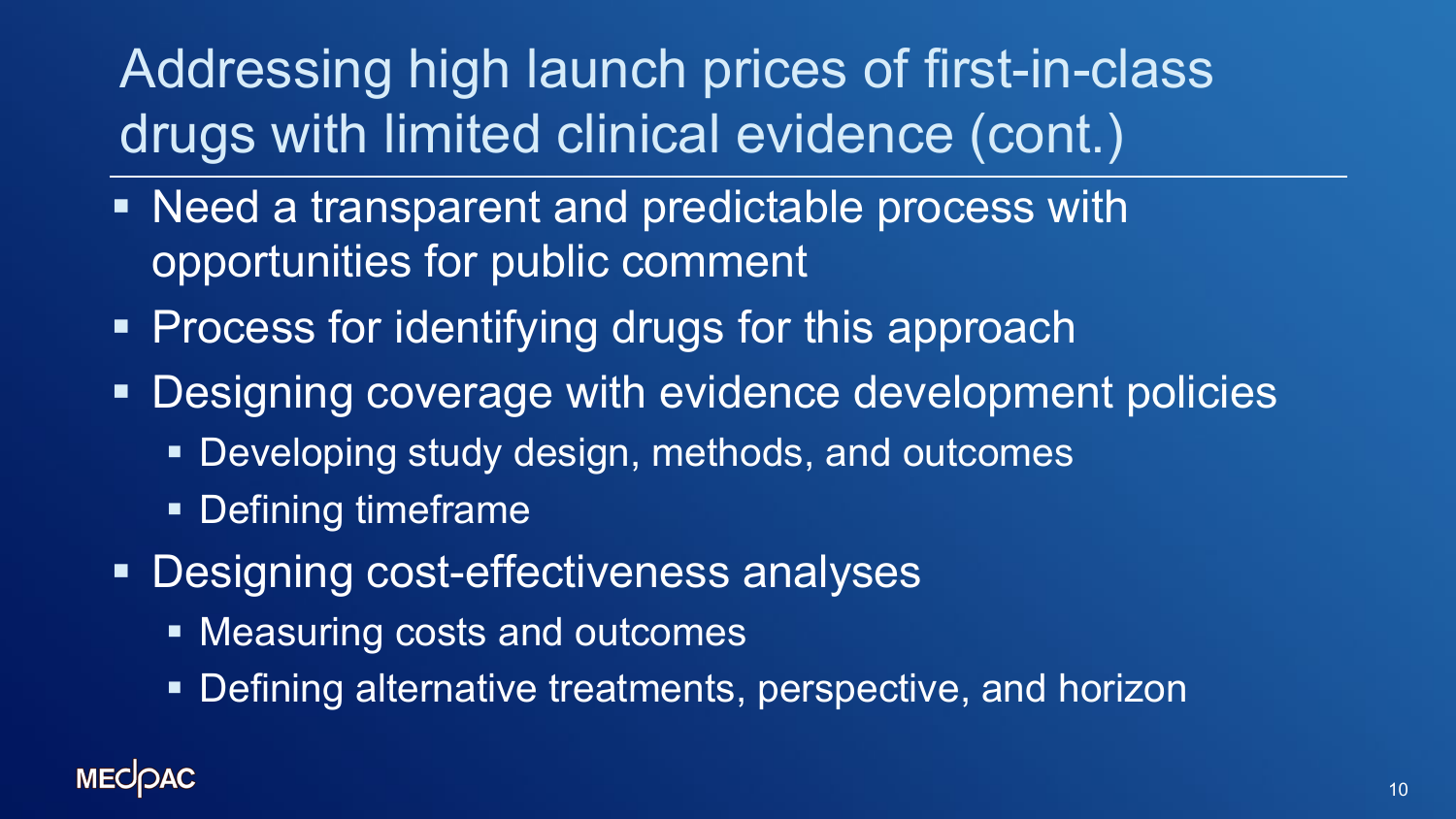# Addressing Part B drugs with therapeutic alternatives: Reference pricing

- **Insufficient price competition for single-source products with** therapeutic alternatives, each paid according to their own ASP
- In 2017, the Commission recommended a type of reference pricing (consolidated billing code) for biosimilars and originator biologics
- **Reference pricing could be considered for Part B products with** similar health effects
	- Would result in savings for beneficiaries and taxpayers

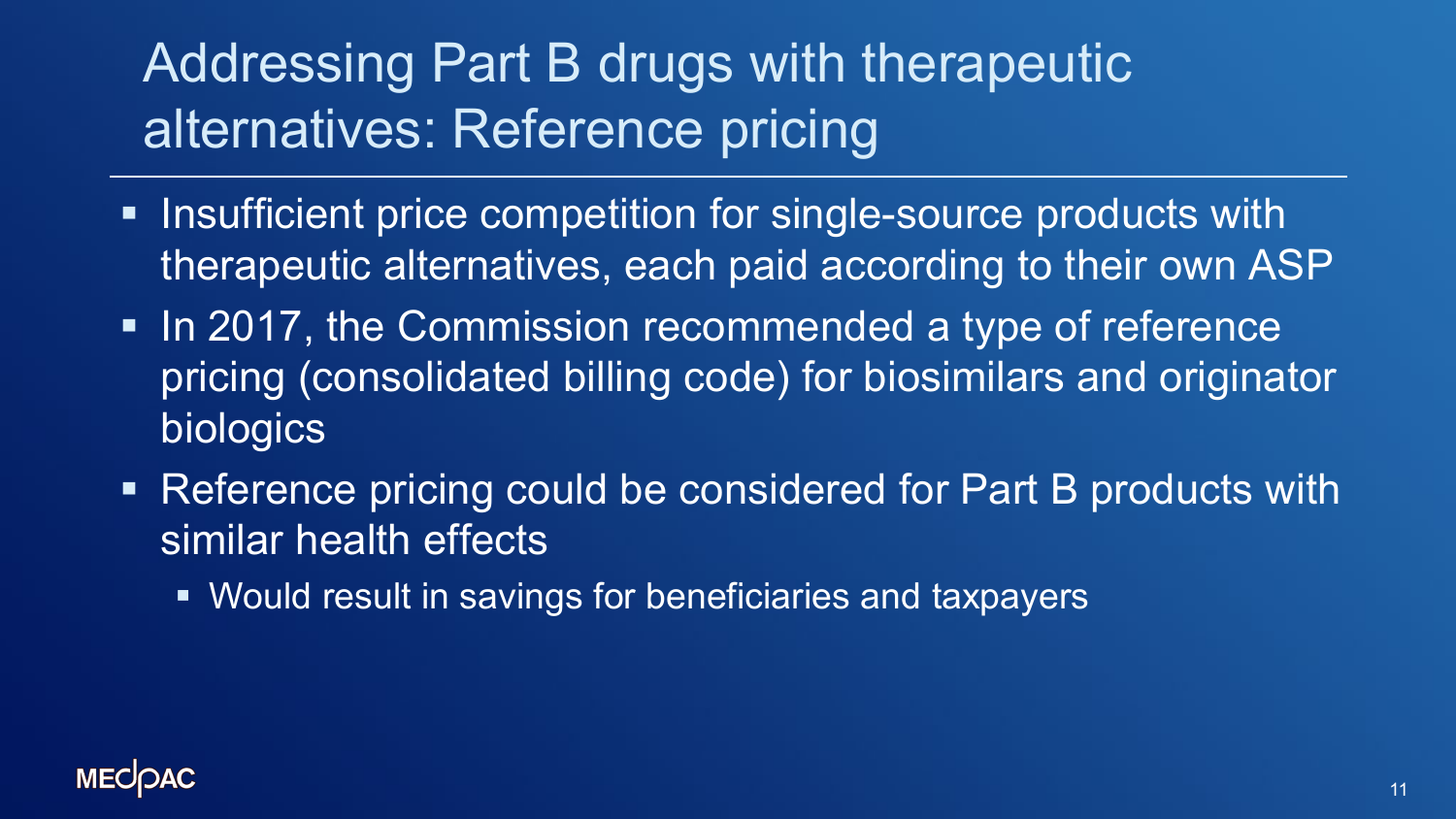Addressing Part B drugs with therapeutic alternatives: Reference pricing (cont.)

- **Each product remains in its own billing code**
- Set a payment rate for a group of drugs with similar health effects based on:
	- **EXA)** Lowest ASP of product in reference group (i.e., least costly alternative),
	- Volume-weighted ASPs of all products in reference group, or
	- Minimum of the volume-weighted ASPs of all products in reference group or the ASP of the specific product furnished

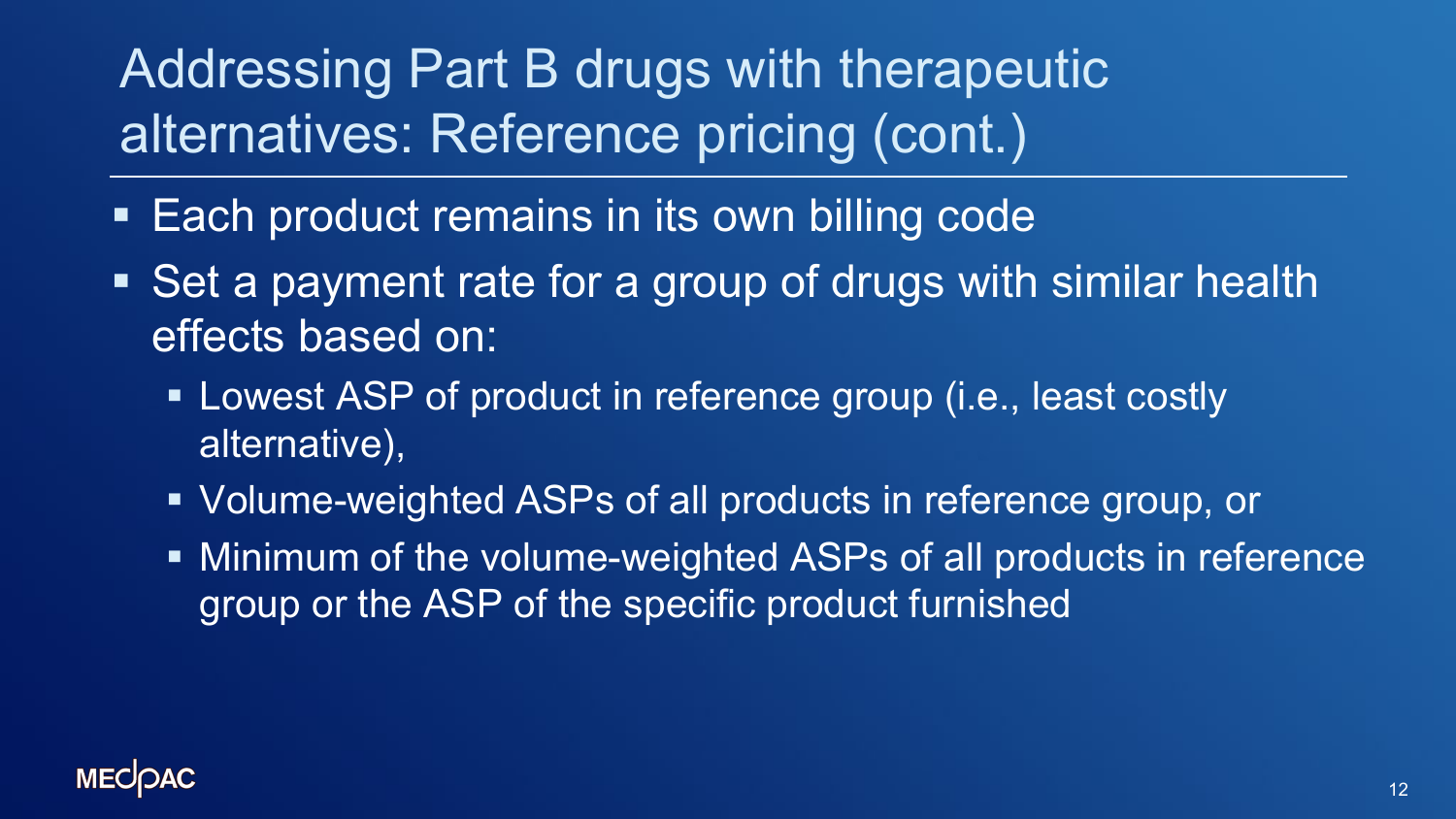# Addressing Part B drugs with therapeutic alternatives: Reference pricing (cont.)

- **Develop a transparent and predictable process with** opportunities for public comment to establish:
	- Reference groups of therapeutically similar drugs
	- Medical exception process for higher-cost products
	- A process for instances when clinician and beneficiary opt for more costly product not supported by medical necessity
- **Provide pricing information to beneficiaries and clinicians**
- Address whether Medigap policies could cover beneficiary cost sharing that is greater than the reference price

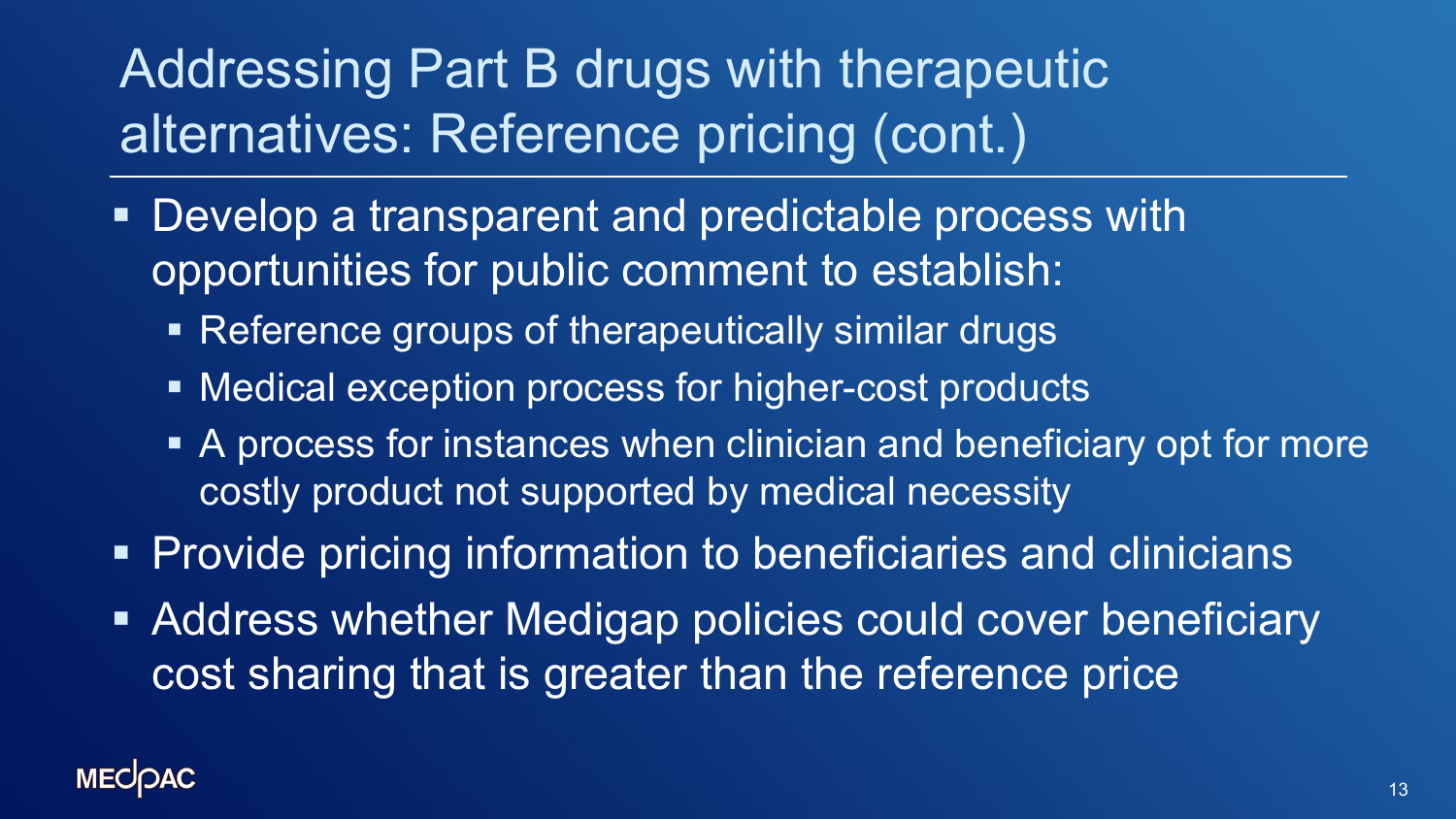#### Issues to consider

- CMS statutory authority and resources
- **EXPERIGE Acceptance by beneficiaries and stakeholders**
- **Implications for investments in research and** development

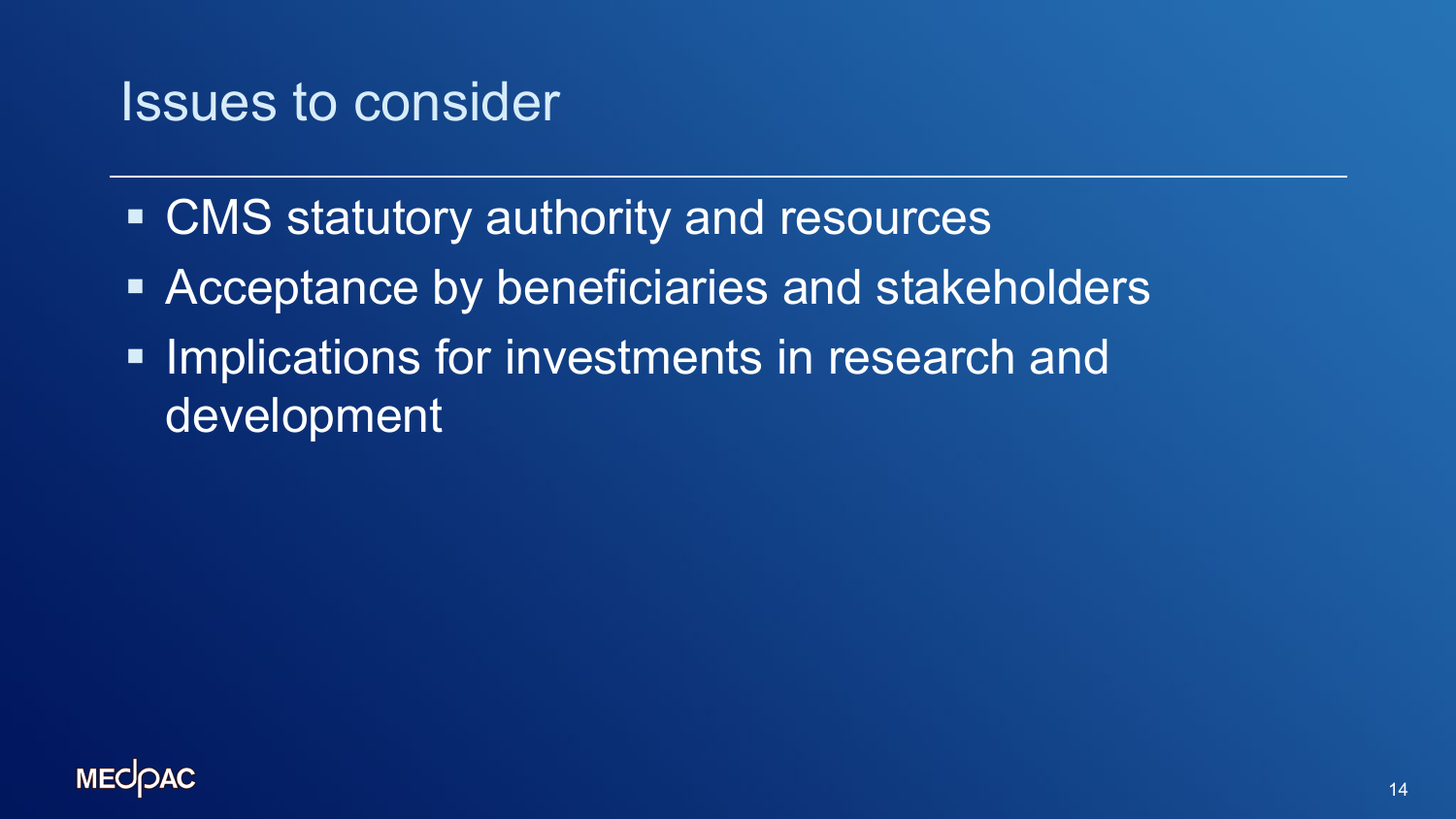#### Addressing financial incentives: ASP add-on

- While clinical factors play a central role in prescribing, financial considerations may also play a role in some circumstances
- $\blacksquare$  Part B pays providers ASP + 6% for drugs; ASP is the manufacturer's average price net of price concessions with certain exceptions
- Concern exists that the 6 percent add-on creates incentives for providers to choose higher-priced drugs
- Several studies found growth in utilization of higher-priced products that may reflect the effect of the 6 percent add-on
- In October, Commissioners expressed interest in exploring alternatives to 6 percent add-on

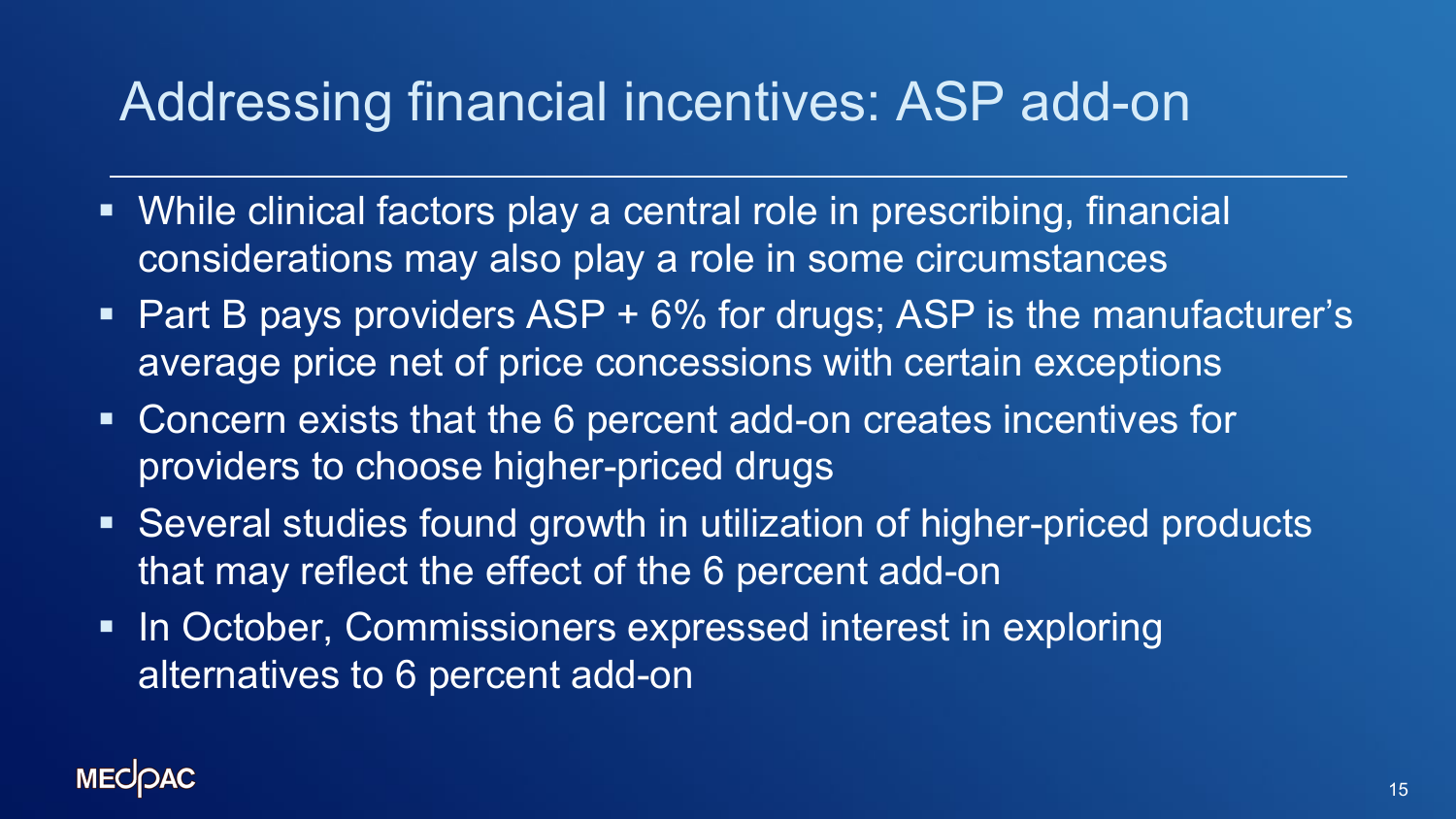#### Illustrative policy options to modify the ASP add-on

| Option 1                                                                                                                                                                                         | Option 2                                                                                                                                                                                                                                                                                   | Option 3                                                                                                                                                                                                                                                                             |
|--------------------------------------------------------------------------------------------------------------------------------------------------------------------------------------------------|--------------------------------------------------------------------------------------------------------------------------------------------------------------------------------------------------------------------------------------------------------------------------------------------|--------------------------------------------------------------------------------------------------------------------------------------------------------------------------------------------------------------------------------------------------------------------------------------|
| Lesser of:<br>(6% or \$175)<br>Caps 6% add-on for very<br>expensive drugs at \$175<br>Affects drugs with ASP per<br>$\bullet$<br>administration > \$2,917<br>Other drugs unaffected<br>$\bullet$ | $3\% + $21$<br>Lowers add-on from 6% to<br>$\bullet$ .<br>3% and adds \$21 fee per<br>drug administered<br>Reduces differences in add-<br>$\bullet$ .<br>on payment across products<br>Increases add-on for drugs<br>$\bullet$<br>with ASP <\$700, particularly<br>for very low-cost drugs | Lesser of:<br>$(6\%, 3\% + $21, \text{ or } $175)$<br>Maintains 6% for drugs with<br>$\bullet$<br><b>ASP&lt; \$700</b><br>Reduces add-on to $3\% + $21$<br>$\bullet$<br>for drugs with ASP>\$700<br>Caps add-on at \$175 for<br>$\bullet$<br>very expensive drugs (ASP<br>> \$5,133) |



Note: In each option, the ASP add-on is calculated based on the total ASP per drug administered, which is defined as the drug's ASP unit price times the number of units of the drug administered to the patient on a particular day. For drugs furnished by suppliers (e.g., nebulizer drugs and certain oral drugs), the add-on is calculated based on the total ASP per prescription.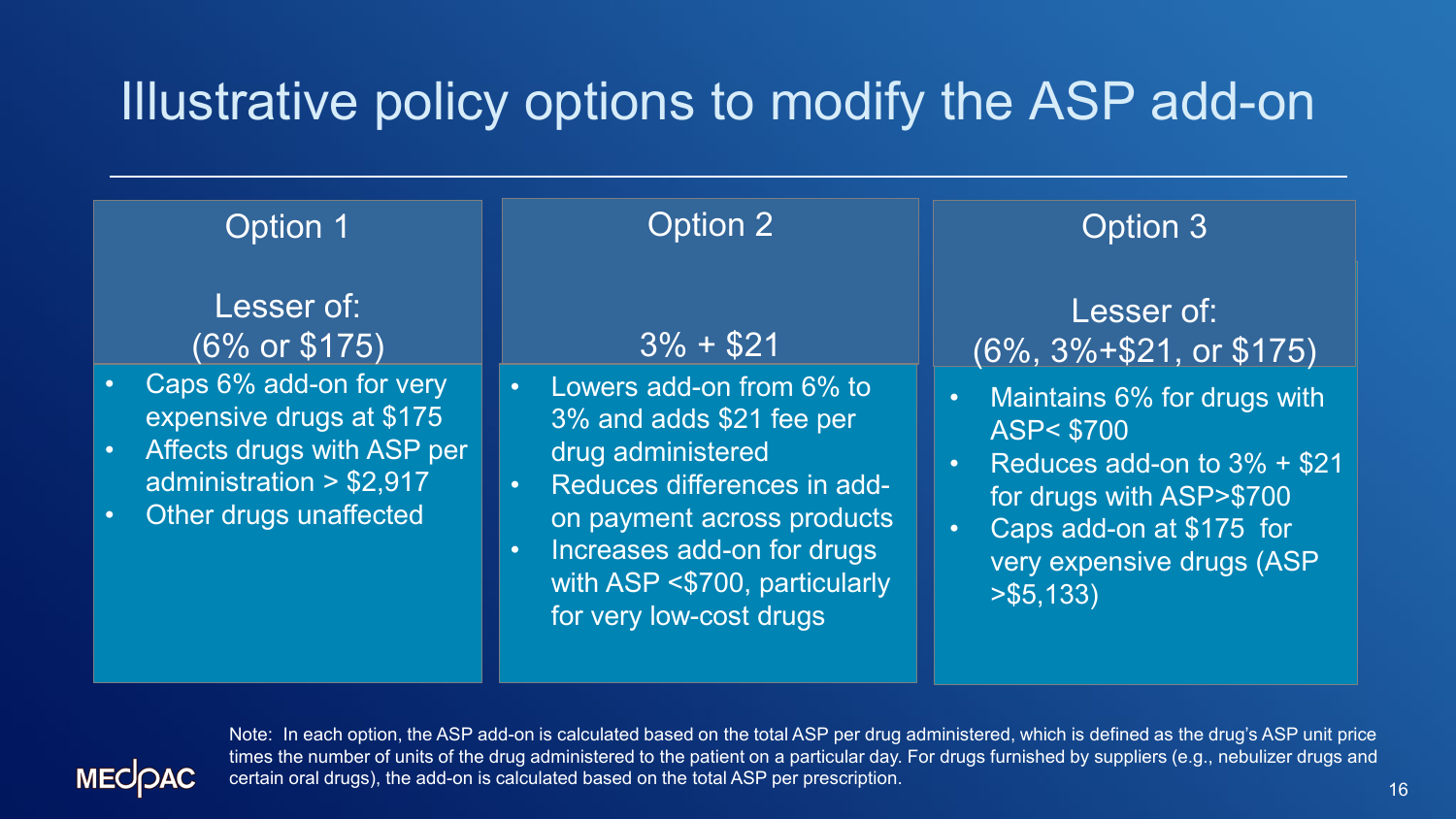# Add-on amounts for differently priced drugs under current policy and policy options

|                                  | <b>Current</b><br>policy | <b>Option 1</b>                    | <b>Option 2</b> | <b>Option 3</b>                                    |
|----------------------------------|--------------------------|------------------------------------|-----------------|----------------------------------------------------|
| <b>ASP per</b><br>drug<br>admin. | 6%                       | <b>Lesser of:</b><br>$(6\%, $175)$ | $3% + $21$      | <b>Lesser of:</b><br>$(6\%, 3\% +$<br>\$21, \$175) |
| \$5                              | \$0.30                   | \$0.30                             | \$21.15         | \$0.30                                             |
| 100                              | 6                        | 6                                  | 24              | 6                                                  |
| 1,000                            | 60                       | 60                                 | 51              | 51                                                 |
| 3,000                            | 180                      | 175                                | 111             | 111                                                |
| 5,000                            | 300                      | 175                                | 171             | 171                                                |
| 15,000                           | 900                      | 175                                | 471             | 175                                                |

Comparison of options:

- Option 1 has most effect across high-priced products
- Option 2 has most effect across low- and mid-priced products
- Option 3 has most effect across mid- and high-priced products

Note: "ASP per drug admin." refers to ASP per drug administered and is defined as a drug's ASP unit price times the number of units of the drug administered to the patient on a particular day. For drugs furnished by suppliers (e.g., nebulizer drugs and certain oral drugs), it refers to ASP per prescription. ASP and add-on payments reflect payment amounts before the sequester. Data are preliminary and subject to change.

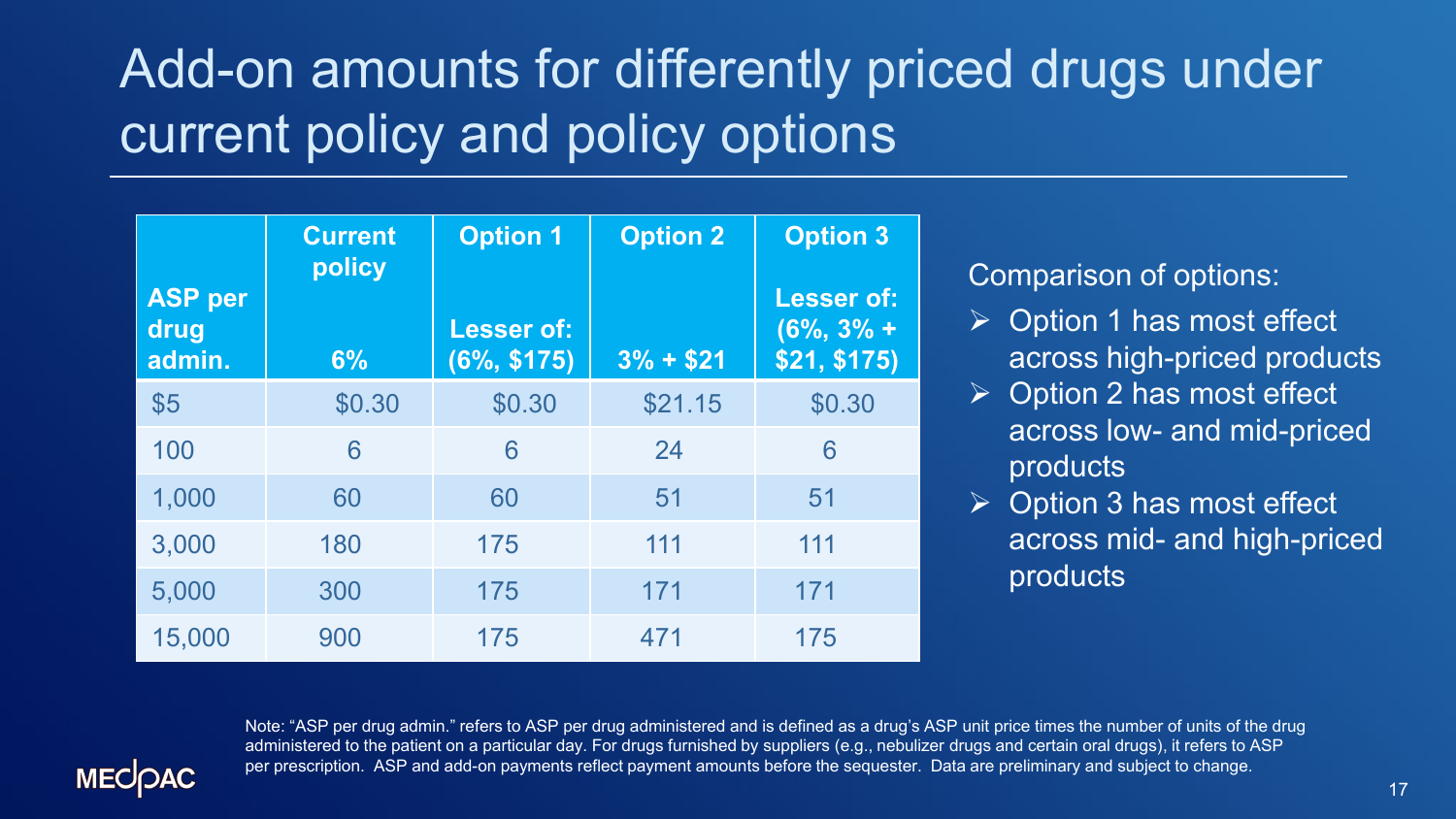## Simulation of policy options to modify ASP add-on

- Simulated first year effect on total Part B drug payments using 2019 data assuming no utilization changes
- If options shift use toward lower-priced drugs, savings could be higher

| Option 1                                                                                                    | Option 2                                                                                                                    | Option 3                                                                                                    |  |
|-------------------------------------------------------------------------------------------------------------|-----------------------------------------------------------------------------------------------------------------------------|-------------------------------------------------------------------------------------------------------------|--|
| Lesser of:                                                                                                  |                                                                                                                             | Lesser of:                                                                                                  |  |
| (6% or \$175)                                                                                               | $3\% + $21$                                                                                                                 | $(6\%, 3\% + $21, \text{ or } $175)$                                                                        |  |
| Aggregate savings of 1.9%<br>Decrease in payments<br>across specialties/provider<br>types by varied amounts | No aggregate savings<br>$\bullet$<br>Increase in payments for<br>some specialties/provider<br>types and decrease for others | Aggregate savings of 2.6%<br>Decrease in payments<br>across specialties/provider<br>types by varied amounts |  |



Note: Simulation includes all Part B–covered drugs paid under the ASP+6 percent system, excluding drugs billed through not otherwiseclassified billing codes. Excluded from the analysis are beneficiaries with Medicare secondary payer and Part B drugs furnished by 340B hospitals paid ASP-22.5 percent, critical access hospitals, and Maryland hospitals. Data are preliminary and subject to change.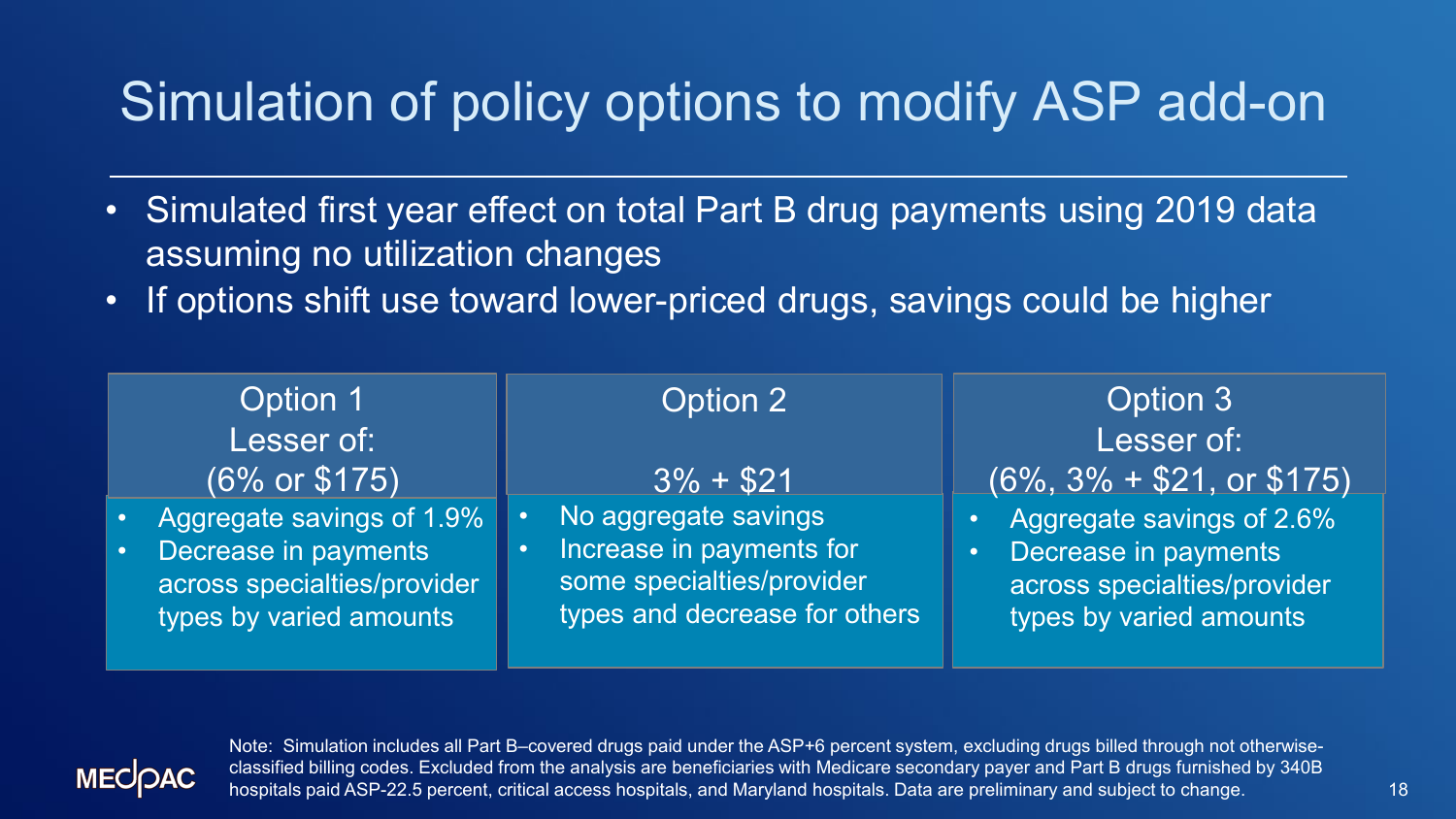#### Issues to consider

- **Providers' ability to acquire drugs at Medicare rate** 
	- Data on providers' drug acquisition costs are limited, but manufacturers have an incentive to price products at a level that providers could acquire for Medicare rates
	- There is evidence of manufacturers changing pricing patterns in response to past policy changes
- **Effects on providers' incentives** 
	- Each option addresses incentives to choose higher-priced drugs but would focus on products in different price ranges
	- Would policy options create any countervailing incentives (e.g., in terms of dosing frequency or volume)?

#### **MECOAC**